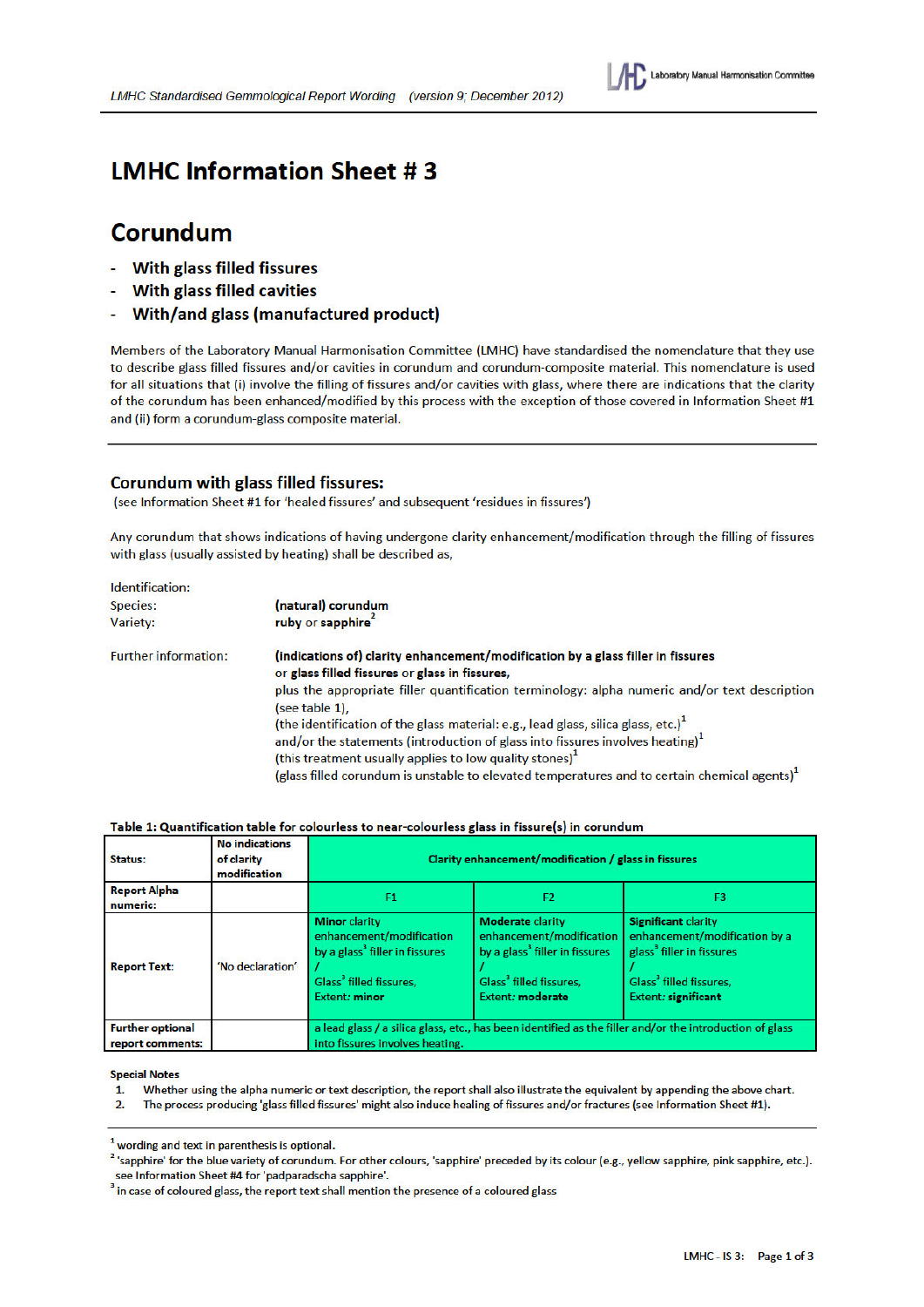

## **Corundum with glass filled cavities**

(see Information Sheet #1 for 'healed fissures' and subsequent 'residues in fissures')

It is possible that during the glass filling process in addition to fissures, cavities may be filled with glass. When such glass filled cavities are found in addition to the applicable report text and/or alpha numeric (as above) these shall be described as,

| <b>Further information:</b> | (Indications of) glass filled cavity (ies),                                                      |
|-----------------------------|--------------------------------------------------------------------------------------------------|
|                             | plus the appropriate filler quantification terminology: alpha numeric and/or text description    |
|                             | (see table 2)                                                                                    |
|                             | (the identification of the glass material: e.g., lead glass, silica glass, etc.) $^1$            |
|                             | and/or the statement (introduction of glass into cavities involves heating) <sup>1</sup>         |
|                             | (this treatment usually applies on low quality stones) <sup>1</sup>                              |
|                             | (glass filled corundum is unstable to elevated temperatures and to chemical agents) <sup>1</sup> |

## Table 2: Quantification table for colourless to near-colourless glass in cavities in corundum

| Status:                                     | <b>Glass in cavities</b>                                                                                                                   |                                                |                                                   |  |
|---------------------------------------------|--------------------------------------------------------------------------------------------------------------------------------------------|------------------------------------------------|---------------------------------------------------|--|
| <b>Report Alpha</b>                         | C1                                                                                                                                         | C2                                             |                                                   |  |
| numeric:                                    |                                                                                                                                            |                                                |                                                   |  |
| <b>Report text:</b>                         | Minor Glass <sup>3</sup> filled cavity(ies)                                                                                                | Moderate glass <sup>3</sup> filled cavity(ies) | Significant glass <sup>3</sup> filled cavity(ies) |  |
| <b>Further optional</b><br>report comments: | a lead glass / a silica glass, etc., has been identified as the filler and/or the introduction of glass into fissures<br>involves heating. |                                                |                                                   |  |



Figure 1a: Colour flashes seen in the area of lead glass filled fractures in ruby.



Figure 1b: A microradiograph that reveals the presence of lead glass in fractures.

Members of the LMHC determine which quantification terminology to use (see tables 1 and 2) taking into account the size and position of each glass filled fissure and/or cavity. This filling may be of various extents (see examples in figures 2a, b and c).



Figure 2a: **Glass filled fissures;** Extent: minor (F1)

**Special note:** 



Figure 2b: **Glass filled fissures;** Extent: moderate (F2)



Figure 2c: **Glass filled fissures;** Extent: significant (F3), and significant glass filled cavities (C3)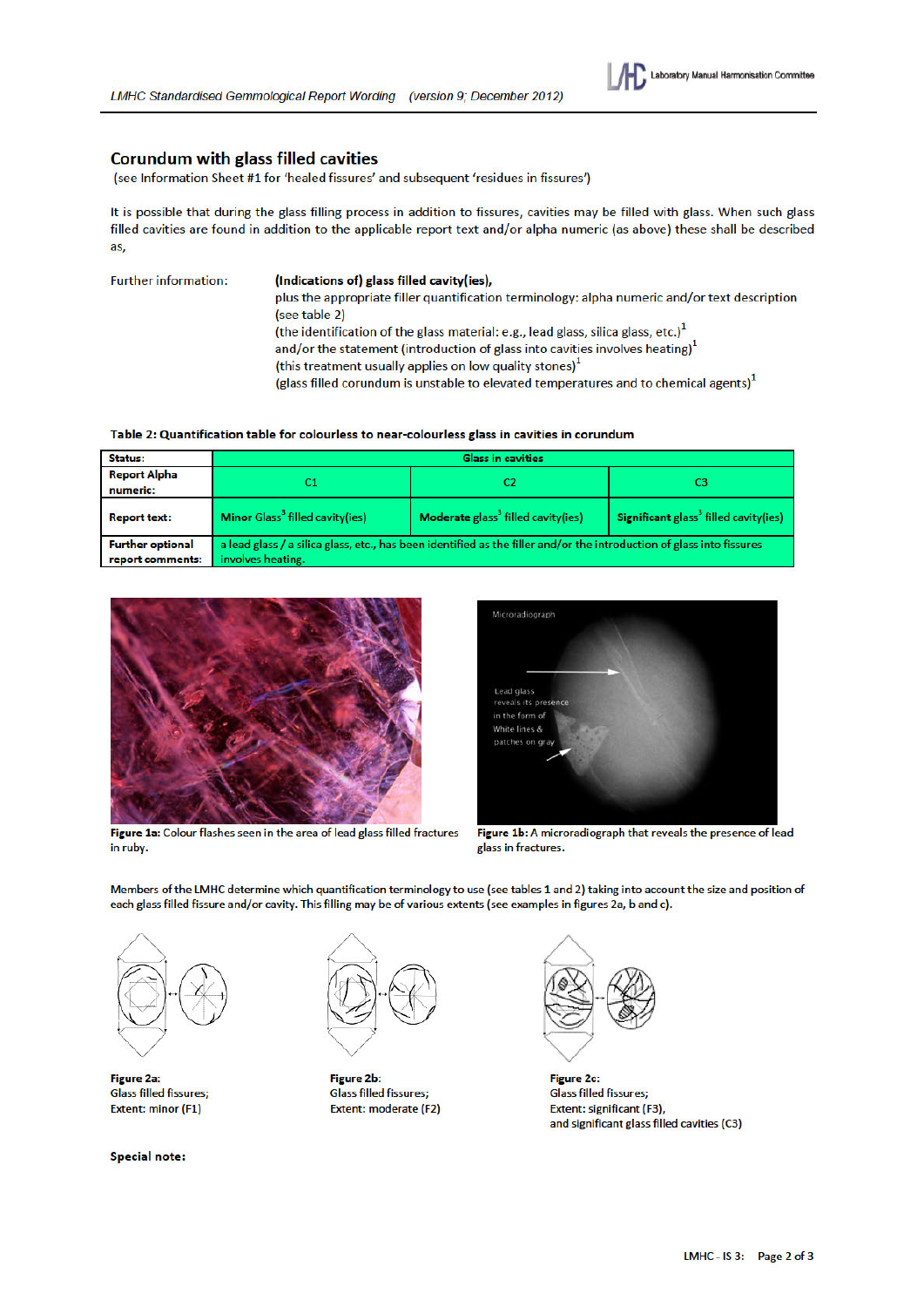*LMHC Standardised Gemmological Report Wording (version 9; December 2012)* 



**Durability/stability:** Glass filler may be unstable to elevated temperatures and to chemical agents. Special care shall be taken when repairing jewellery items set with glass filled corundum. During jewellery repair the unmounting of such stones is recommended.

# **Corundum with/and glass (manufactured product):**

It is possible to take a heavily fractured, friable, single piece of rough corundum, infuse the fractures with glass and then facet a stone from the treated material. It is also possible to assemble and/or to bind a multitude of unrelated tiny pieces of ruby/sapphire into one cutting material with glass. If the glass is altered the stone may fall into pieces.

| Identification:      |                                                                                                                                                   |  |  |
|----------------------|---------------------------------------------------------------------------------------------------------------------------------------------------|--|--|
| Species:             | Manufactured product or (natural) <sup>1</sup> corundum with/and glass                                                                            |  |  |
| Variety:             | Ruby with/and glass or Sapphire with/and glass or Corundum with/and glass<br>or Manufactured product                                              |  |  |
| Further information: | This item is a combination of glass and ruby/sapphire or corundum                                                                                 |  |  |
|                      | (if the glass is altered the stone may fall into pieces)                                                                                          |  |  |
|                      | Fracture filling materials and binding materials such as glass may be unstable to elevated                                                        |  |  |
|                      | temperature and to chemical agents. (Special care should be taken when cleaning or repairing<br>jewellery items set with fracture filled stones.) |  |  |
|                      |                                                                                                                                                   |  |  |

**Figure 3: Illustration of the effect of Hydrofluoric (HF) acid on corundum with/and glass:**





**Figure 3a:** A faceted corundum-glass material **Figure 3b:** Remaining ruby pieces of the faceted corundum-glass material shown in figure 3a after acid disintegration



material shown in figure 3cafter acid disintegration (107 hours in HF acid).

<sup>1</sup> Text in parentheses is optional.

© Laboratory Manual Harmonisation Committee. This document may be freely copied and distributed as long as it is reproduced in its entirety, complete with this copyright statement. Any other reproduction, translation or abstracting is prohibited without the express written consent of the Laboratory Manual Harmonisation Committee.